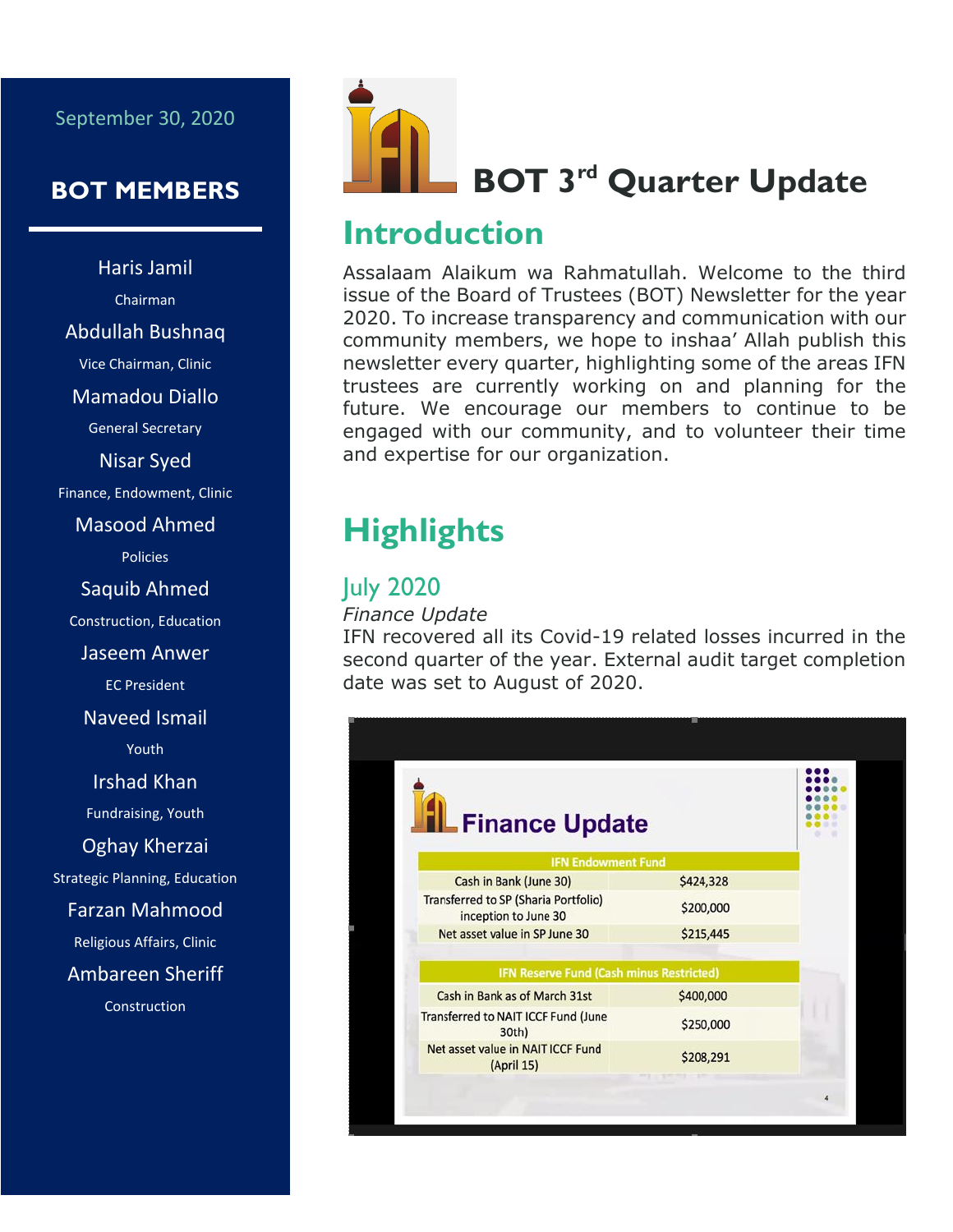Finance Scenarios:



### Income Statement

| File            | AutoSave <b>CD</b><br>$-7.7.$<br>局<br>Formulas:           | Data<br>Review<br>View   | 01-2020 Financial Statements - Saved +<br>Developer Help C Search |                         |                        |                                 | Khalani, Abdull-Ian. (CR | 19 Share | Comments |          |
|-----------------|-----------------------------------------------------------|--------------------------|-------------------------------------------------------------------|-------------------------|------------------------|---------------------------------|--------------------------|----------|----------|----------|
|                 | Home.<br>Page Layout<br>Insert                            |                          |                                                                   |                         |                        |                                 |                          |          |          |          |
| L37             | $-1$ $\times$<br>$\vee$ fr<br>$= +133 - 135$              |                          |                                                                   |                         |                        |                                 |                          |          |          |          |
|                 |                                                           |                          |                                                                   |                         |                        |                                 |                          |          |          |          |
|                 |                                                           |                          | Confidential                                                      |                         |                        |                                 |                          |          |          |          |
| O Not set<br>6B | c                                                         | Unrestricted<br>iG.<br>D | H<br>$\vert K \vert$                                              | - Highly Confidential + | Restricted<br>MQ.<br>v | ٠<br>W<br>x.                    | AF<br>YA                 | AG       | AH       |          |
|                 |                                                           |                          |                                                                   |                         |                        |                                 |                          |          |          |          |
|                 |                                                           | <b>INCOME STATEMENT</b>  |                                                                   |                         |                        |                                 |                          |          |          |          |
|                 |                                                           | <b>Budget 2020</b>       | <b>Budget Q1 2020</b>                                             | 01-2020                 | Q1-2019                | 2019                            |                          |          |          |          |
| Income          |                                                           |                          |                                                                   |                         |                        |                                 |                          |          |          |          |
| m               | Donations                                                 |                          |                                                                   | 23,883                  |                        | 350,901<br>20,204               |                          |          |          |          |
|                 | Membership                                                |                          |                                                                   | 35,475                  |                        | 37,015<br>57,990                |                          |          |          |          |
| Tuition         |                                                           |                          |                                                                   | 20,243                  |                        | 179,187<br>16,787               |                          |          |          |          |
|                 | Events (Ramadan/Eid/Picnic)                               |                          |                                                                   | m.                      |                        | 32,605<br>×                     |                          |          |          |          |
|                 |                                                           |                          |                                                                   |                         |                        |                                 |                          |          |          |          |
|                 | <b>Banquet Hall Rental</b><br><b>Burial Plot</b>          |                          |                                                                   | 550                     |                        | 700<br>16,600<br>1,000          | 2,700                    |          |          |          |
|                 | Misc Income                                               |                          |                                                                   | 2,179                   |                        | 3,530                           | 6,044                    |          |          |          |
| 16              |                                                           |                          |                                                                   |                         |                        |                                 |                          |          |          |          |
| 17 Total Income |                                                           |                          |                                                                   | 82.330                  |                        | 79,236<br>646,026               |                          |          |          |          |
|                 |                                                           |                          |                                                                   |                         |                        |                                 |                          |          |          |          |
| 19 Expense      |                                                           |                          |                                                                   |                         |                        |                                 |                          |          |          |          |
| 20              | <b>Building Operations</b>                                | 176,500                  | 42,875                                                            | 21,946                  |                        | 36,797<br>153,018               |                          |          |          |          |
|                 | <b>School Programs</b>                                    | 149,500                  | 41,125                                                            | 35,256                  |                        | 31,210<br>150,155               |                          |          |          |          |
|                 | Events & Activities (Budget net of income)                | 72,500                   | 5,250                                                             | 1,864                   |                        | 5,715<br>80,115                 |                          |          |          |          |
|                 | Income Statement   Balance Sheet   Temporarily Restricted | Income                   | Expense                                                           | Q8 Profit and Lc  (+)   | $ 1 $ 4                | <b>Base</b><br><b>AR.R.A.A.</b> |                          |          |          | ٠        |
| m               |                                                           |                          |                                                                   |                         |                        |                                 |                          | ■■■■ --  |          | $+ 100%$ |
|                 |                                                           |                          |                                                                   |                         |                        |                                 |                          |          |          |          |

Balance Sheet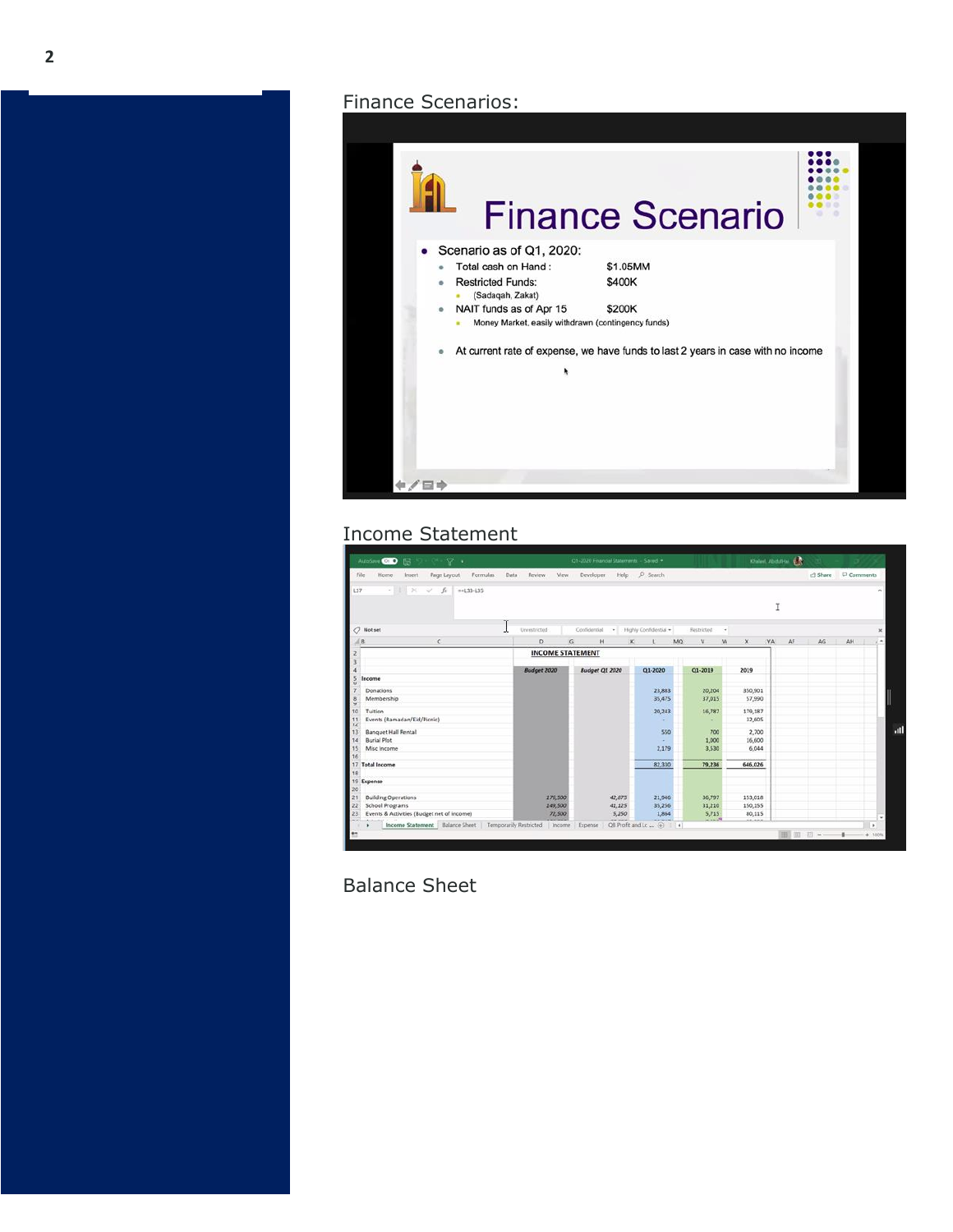| AutoSave <b>Co.D</b> | 暦             | $\nabla \cdot$                                         |                              | Q1-2020 Financial Statements - Saved + |                                           | Khaloel Abdull La<br>$\Xi$ | $x \times$ |
|----------------------|---------------|--------------------------------------------------------|------------------------------|----------------------------------------|-------------------------------------------|----------------------------|------------|
| File                 | Home          | Data<br>Formulas<br>Page Layout<br>Insert              | Review<br>View<br>Developer  | Help                                   | O Search                                  | C Comments<br>int Share    |            |
| £8                   | $-1$ $\times$ | $\mathcal{S}$<br>$=+322$                               |                              |                                        |                                           |                            |            |
| / Not set            |               |                                                        | Confidential<br>Unrestricted | · Highly Confidential ·                | <b>Restricted</b><br>$\sim$               |                            |            |
| А                    | 8 C           | D                                                      | F                            | G<br>$\vee$                            | w                                         | $\mathbf{x}$               | Y.         |
|                      |               |                                                        |                              |                                        | <b>Islamic Foundation North</b>           |                            |            |
|                      |               | <b>BALANCE SHEET (Statement of Financial Position)</b> |                              |                                        | <b>Balance Sheet</b>                      |                            |            |
|                      |               |                                                        |                              |                                        | As of March 31, 2020                      |                            |            |
|                      |               |                                                        | <b>Mar-20</b>                | Dec-19                                 |                                           |                            |            |
|                      |               |                                                        |                              |                                        |                                           | Total                      |            |
| 6                    | Assets        |                                                        |                              |                                        | <b>ASSETS</b>                             |                            | A\$\$      |
|                      |               | <b>Current Assets</b>                                  |                              |                                        | <b>Current Assets</b>                     |                            | Cu         |
| 3                    |               | Cash                                                   | 1.047.654                    | 1,141,918                              | <b>Bank Accounts</b>                      |                            | R          |
| $\overline{9}$       |               | <b>Burial Plots</b>                                    | 82.154                       | 82.154                                 | 1- First Midwest Bank Main Account (0404) | 193,552.14                 |            |
| 10                   |               | <b>Investments</b><br>$\circ$                          | 187,869                      | 111,494                                | 2 - First Midwest Bank (1819)             | 10,163,66                  |            |
| 11                   |               |                                                        |                              |                                        | 3 - First Midwest Bank (1827)             | 35,000.00                  |            |
| 12                   |               |                                                        |                              |                                        | 4 - First Midwest Bank (1835)             | 99.050.53                  |            |
| 13                   |               |                                                        |                              |                                        | <b>Bank of America</b>                    | 0.00.                      |            |
| 14                   |               | <b>Total Current Assets</b>                            | 1,317,677                    | 1,335,566                              | <b>Chase Checking</b>                     | 256,154.85                 |            |
| 15                   |               |                                                        |                              |                                        | Citibank                                  | 0.00                       |            |
| 16                   |               | Property and Equipment                                 |                              |                                        | Mohid                                     | 0.00                       |            |
| 17                   |               | Land & Improvements                                    | 1,393,709                    | 1.393.709                              | PayPal                                    | 146,004.97                 |            |
| 18                   |               | <b>Building &amp; Improvements</b>                     | 3,462,858                    | 3,462,858                              | PNC Bank 1323-Operating                   | 86.328.16                  |            |
| 19                   |               | Furniture & Equipment                                  | 328,418                      | 328,418                                | PNC ELok 1331- Cash Collection            | 221,399.98                 |            |
| 20                   |               | Leasehold Improvements                                 | 6.250                        | 6.250                                  | <b>Saturna Capital</b>                    | 0.00                       |            |
| 21                   |               | Motor Vehicles                                         | 3,756                        | 4.036                                  | Square                                    | 0.00                       |            |
| 22                   |               | Capital Project (Construction) In Progress             | 90,372                       | 70.468                                 | <b>Total Bank Announts</b>                | 1,047,654.29<br>s          |            |
| 23                   |               | Less: Accumulated Depreciation                         | (1,706,242)                  | (1,665,644)                            | <b>Accounts Receivable</b>                |                            |            |
| ٠                    |               | Income Statement Balance Sheet Temporarily Restricted  | Income Expense               | Q8 Profit and Lt  (+)                  | $\left  \cdot \right $                    |                            | ٠          |

|                        | Page Layout<br>Insert  | Formulas                          | Data<br>Review         | View | Developer<br>Help                                                         | O Search              |                      |         |              |           |         | Share                      | Comments |
|------------------------|------------------------|-----------------------------------|------------------------|------|---------------------------------------------------------------------------|-----------------------|----------------------|---------|--------------|-----------|---------|----------------------------|----------|
| $\sim$                 | $\geq$<br>fx<br>$\sim$ | From 2014                         |                        |      |                                                                           |                       |                      |         |              |           |         |                            |          |
| Not set                |                        |                                   | Unrestricted           |      | Confidential<br>$\sim$                                                    | Highly Confidential . | Restricted           | $\sim$  |              |           |         |                            |          |
| D                      |                        | F.                                | H                      |      |                                                                           | K.                    |                      | M       | $\mathsf{N}$ | $\circ$   | p.      | $\circ$                    | R        |
|                        | Q1-2020                |                                   |                        |      |                                                                           |                       |                      |         |              |           |         |                            |          |
| Opening<br>Jan 1'2020  | Contribution           | <b>Expenditures /</b><br>Payments | Closing<br>Mar 31'2020 |      |                                                                           |                       |                      |         |              |           |         |                            |          |
|                        |                        |                                   |                        |      | <b>Specific Donations</b>                                                 | Q1-2020               | $Q4-19$              | $Q3-19$ | $Q2 - 19$    | $Q1-19$   | $YE-18$ |                            |          |
| 53,322                 | 23,110                 | (30, 283)                         | 46,149                 |      |                                                                           |                       |                      |         |              |           |         |                            |          |
| 29,211                 | $\sim$                 | (4, 100)                          | 25,111                 |      | Dawah & New Muslims                                                       | 4,000                 | 4,000                | 4,000   | 4,000        | 4,000     | 4,000   |                            |          |
| 5,390                  | 5,000                  | (6, 141)                          | 4,249                  |      | d3<br>Kids Fund                                                           | 3,432                 | 3,432                | 3,432   | 3,432        | 3,432     |         | 3,432 From 2014            |          |
| 6,133                  | ×                      | $\sim$                            | 6,133                  |      | Montessori                                                                | 1,250                 | 1,250                | 6,250   | 8,650        | 7,650     |         | 7,650 To issue to Al-Ihsan |          |
| 48,239                 | 396                    | $\sim$                            | 48,635                 |      | Science Academy                                                           | 12,000                | 15,000               | 10,000  | 10,000       | 10,000    | 10,000  |                            |          |
| 2,612                  | ×                      | (470)                             | 2,142                  |      | Syria                                                                     | $\sim$                | $\sim$               | 15,033  | 15,033       | 37,621    | 9,710   |                            |          |
| 28,001                 | 11,079                 | (35, 342)                         | 3,738                  |      | Old Misc (from 2015)                                                      | 4,429                 | 4,429                | 4,429   | 4,429        | 4,429     | 4,429   |                            |          |
| 36,968                 | 800                    | $\sim$                            | 37,768                 |      | Insurance Prem Escaclation \$3,528                                        |                       |                      |         |              |           |         |                            |          |
| 76,772                 | 3,100                  | (967)                             | 78,905                 |      | China                                                                     |                       | 100                  | 100     | 100          | $\sim$    | $\sim$  |                            |          |
|                        | ÷                      |                                   |                        |      | Islamic Relief                                                            |                       | 1,000                | ÷       | $\sim$       | $\bar{a}$ | $\sim$  |                            |          |
| 122,846                | 2,725                  | (19,904)                          | 105,667                |      |                                                                           |                       |                      |         |              |           |         |                            |          |
| $\sim$                 | 50,351                 | (10, 742)                         | 39,610                 |      |                                                                           | 25,111                | 29,211               | 43,244  | 45,644       | 67,132    | 39,221  |                            |          |
| 409,494                | 96.561                 | (107.948)                         | 398,107                |      |                                                                           |                       |                      |         |              |           |         |                            |          |
|                        | Q4-2019                |                                   |                        |      |                                                                           |                       |                      |         |              |           |         |                            |          |
| Opening<br>Sep 30'2019 | Contribution           | <b>Expenditures /</b><br>Payments | Closing<br>Dec 31'2019 |      |                                                                           |                       |                      |         |              |           |         |                            |          |
| ٠                      | Income Statement       |                                   |                        |      | Balance Sheet Temporarily Restricted Income Expense QB Profit and Lc  (+) |                       | $\ddot{\phantom{1}}$ |         |              |           |         |                            |          |

## *Construction Update*

The Campus Expansion Committee held a Townhall for the community and updated them on the Campus Expansion project. The presentation was posted on our IFN website at the following location:

[https://ifnonline.com/resources/Documents/IFN%20%20C](https://ifnonline.com/resources/Documents/IFN%20%20Campuss%20Expansion%20Public%20.pdf) [ampuss%20Expansion%20Public%20.pdf](https://ifnonline.com/resources/Documents/IFN%20%20Campuss%20Expansion%20Public%20.pdf)

August 2020 *Finance Update* Capital Expenses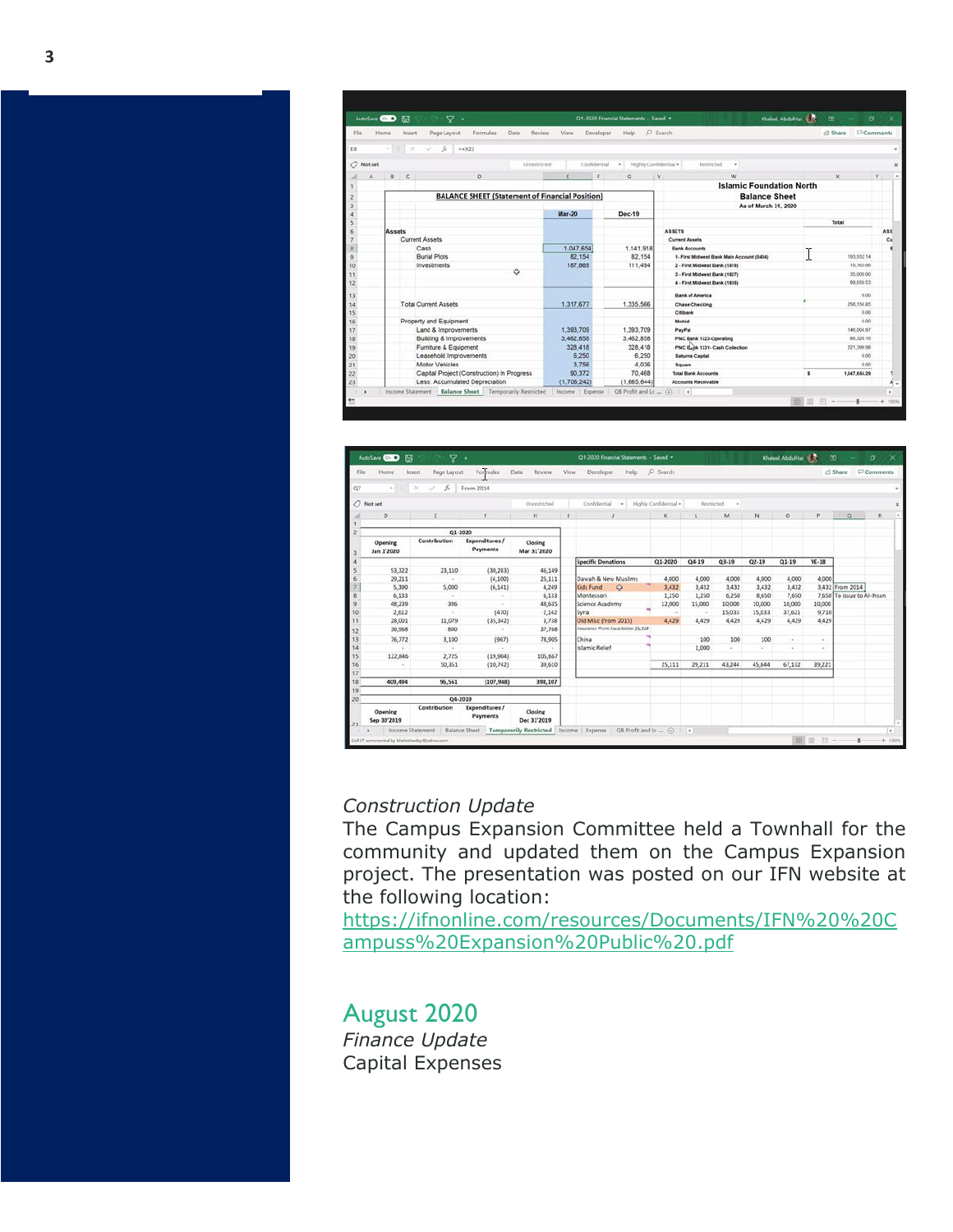## **Contact Us**

Islamic Foundation North

1751 S O'Plaine Rd Libertyville IL 60048 (847)406-3730 info@ifnbotmail.com www.ifnonline.com

| As of Aug 1, 2020                            |                             |  |
|----------------------------------------------|-----------------------------|--|
| <b>IFN Operational Expenses</b>              |                             |  |
| <b>Total Budget Approved Jan 2020</b>        | \$550,600                   |  |
| <b>Budget Adjusted June 2020 (Estimated)</b> | \$500,000                   |  |
| Spend to date to Q1 (March 31)*              | \$89,000                    |  |
| Forecast for year end 2020*                  | \$411,000                   |  |
|                                              |                             |  |
| <b>Capital Phase-I Expenses</b>              |                             |  |
| <b>Contracted Amount for Phase I</b>         | \$330,000                   |  |
| <b>Amount Spent Q2</b>                       | \$70,000                    |  |
| Cash in Bank*                                | \$105,000                   |  |
| Pledges to be collected                      | \$49,000 (\$80,000 Pledged) |  |

#### Investments

| <b>Investment Update</b>                                            |           |   |   |
|---------------------------------------------------------------------|-----------|---|---|
| <b>IFN Endowment Fund</b>                                           |           |   |   |
| Cash in Bank (July 31)                                              | \$472,077 |   |   |
| <b>Transferred to SP (Sharia Portfolio)</b><br>inception to July 15 | \$225,000 |   |   |
| Net asset value in SP Aug 6                                         | \$253,743 |   |   |
|                                                                     |           |   |   |
| <b>IFN Reserve Fund (Cash minus Restricted)</b>                     |           |   | ₿ |
| Cash in Bank as of June 30<br>(waiting for Q2 financials)           | \$400,000 |   |   |
| <b>Transferred to NAIT ICCF Fund</b><br>(July 15)                   | \$275,000 | T |   |
| Net asset value in NAIT ICCF Fund<br>(July 15)                      | \$283,291 |   |   |
|                                                                     |           |   |   |

Action items to complete in August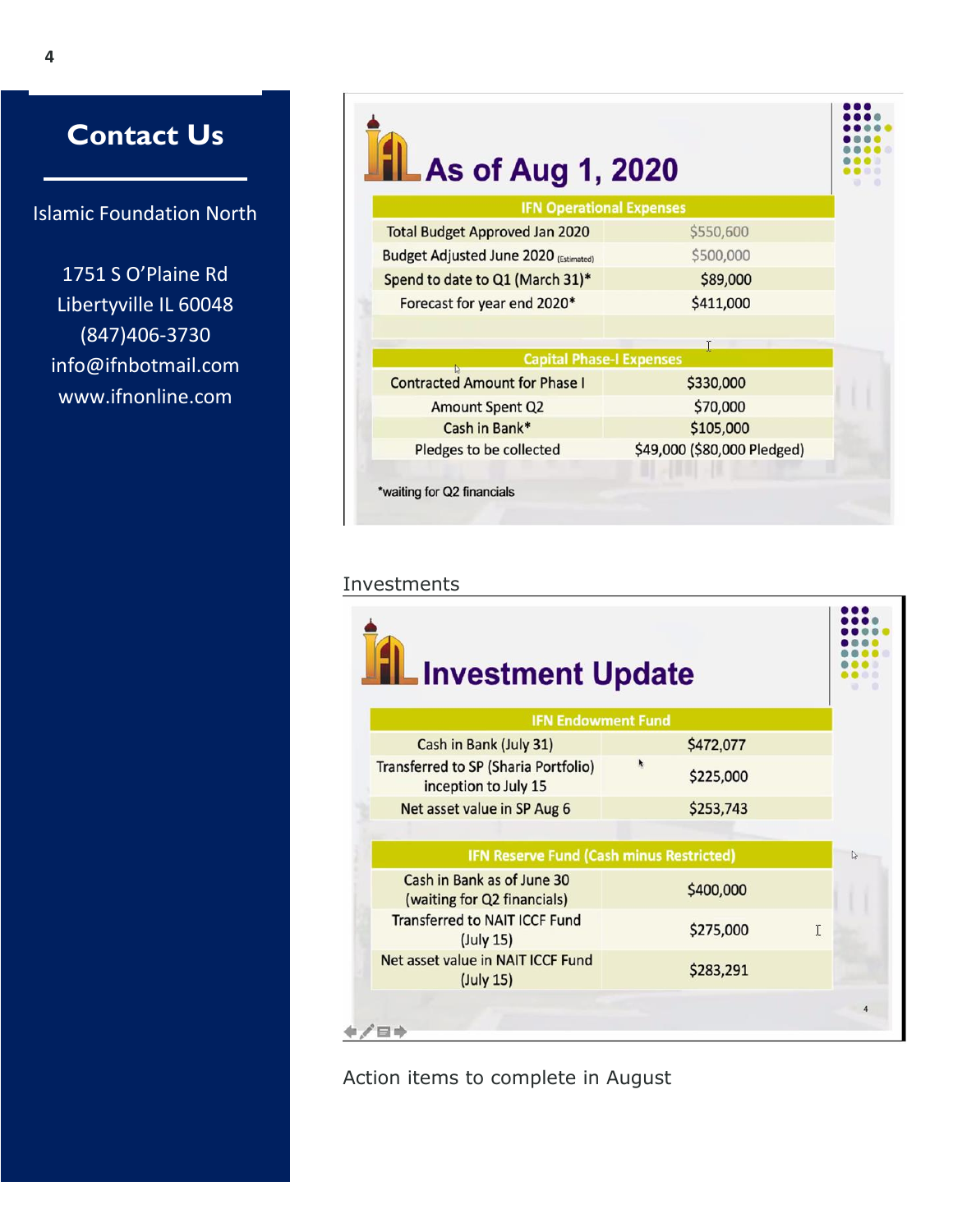

#### *Election Committee*

The board selected community members and requested them to form a committee to oversee the 2020 IFN elections for two (2) expiring board positions held by Br Masood Ahmed and Sr Ambareen Sheriff. Elections were tentatively scheduled for December 6, 2020. The committee will be led by Br Qadri Abdallah.

#### *Bylaws Committee*

The board selected board and community members to form a committee to start work on reviewing IFN bylaws and to come up with recommendations for amendments by yearend. The committee will be led by Br Masood Ahmed.

#### *General Body Meeting*

The board selected December 6, 2020 as the date for IFN's annual General Body Meeting.

#### *Chandelier*

The board gave the greenlight to the EC to proceed on an assessment of the structural safety of the chandelier in the men's payer hall.

## September 2020

*Comprehensive Community Initiatives (CCI)* Dr Shariq Siddiqui from CCI presented to the board the landscape of fundraising in the Muslim community, and how the Covid-19 pandemic affected it.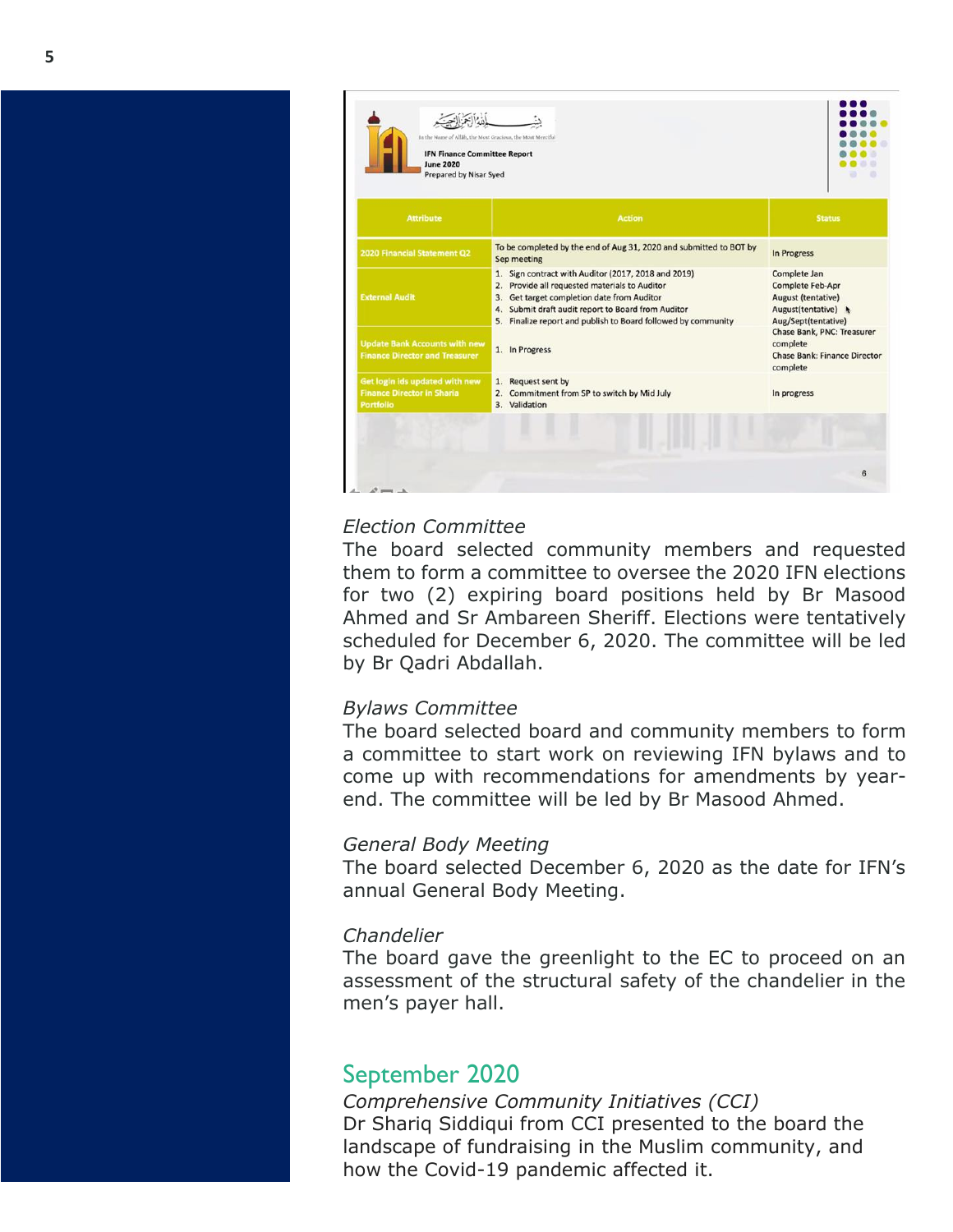Here are some highlights:

- People who gave before are more likely to continue giving.
- Tax law changes affected fundraising in 2018/19.
- Nearly \$450 Billion in donations (\$310 Billion from individuals).
- 58% of Muslims give within their community.
- 60% of Muslims give to non-Muslim organizations.
- Muslims give less than other faith communities.
- Most Muslims give to their houses of worship first, then domestic poverty, then education, then overseas relief.
- Muslims have the highest rate of giving to domestic poverty than other faith communities (proportion of giving).

*Finance Update* Capital Expenses

|                                              | As of Sep 1, 2020 |  |
|----------------------------------------------|-------------------|--|
| <b>IFN Operational Expenses</b>              |                   |  |
| <b>Total Budget Approved Jan 2020</b>        | \$550,600         |  |
| <b>Budget Adjusted June 2020 (Estimated)</b> | \$500,000         |  |
| Spend to Q2, June 30                         | \$262,941         |  |
| Forecast for year end 2020                   | \$287,659         |  |
| <b>Capital Phase-I Expenses</b>              |                   |  |
|                                              | \$330,000         |  |
| <b>Contracted Amount for Phase I</b>         |                   |  |
| Amount spent from Inception till Q2          | \$86,972          |  |
| <b>Cash in Bank (Restricted)</b>             | \$100,844         |  |

**Investments**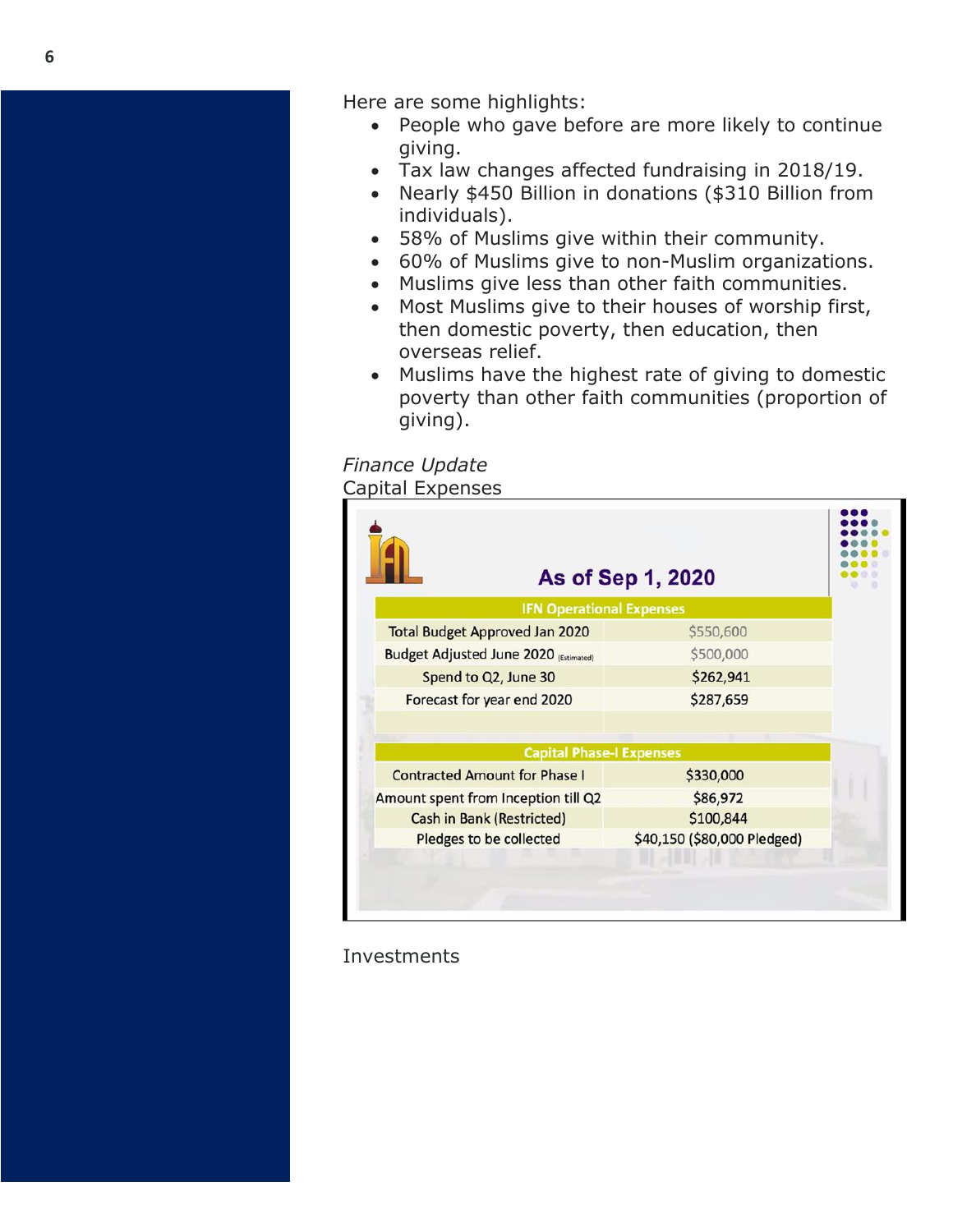| <b>Investment Update Sep 2020</b>                                  |           |  |
|--------------------------------------------------------------------|-----------|--|
| <b>IFN Endowment Fund</b>                                          |           |  |
| Cash in Bank (Aug 31)                                              | \$448,768 |  |
| <b>Transferred to SP (Sharia Portfolio)</b><br>inception to Aug 15 | \$250,000 |  |
| Net asset value in SP Sep 9                                        | \$270,125 |  |
| IFN Reserve Fund (Cash minus Restricted & 1 year expense)          |           |  |
| Cash in Bank as of June 30                                         | \$381,923 |  |
| <b>Transferred to NAIT ICCF Fund</b><br>Inception to (Aug 15)      | \$300,000 |  |
| Net asset value in NAIT ICCF Fund<br>(Aug 15)                      | \$308,292 |  |
|                                                                    |           |  |

## Action items to complete in September

|                                                                                         | <b>Action Items</b>                                                                                                                                                                                                                                                                                             |                                                                                                                                  |
|-----------------------------------------------------------------------------------------|-----------------------------------------------------------------------------------------------------------------------------------------------------------------------------------------------------------------------------------------------------------------------------------------------------------------|----------------------------------------------------------------------------------------------------------------------------------|
| <b>Attribute</b>                                                                        | <b>Action</b>                                                                                                                                                                                                                                                                                                   | <b>Status</b>                                                                                                                    |
| 2020 Financial Statement Q2                                                             | To be completed by the end of Aug 31, 2020 and submitted to BOT by<br>Sep meeting                                                                                                                                                                                                                               | Completed                                                                                                                        |
| <b>External Audit</b>                                                                   | 1. Sign contract with Auditor (2017, 2018 an. 2019)<br>2. Provide all requested docs to Auditor. Additional docs requested in<br>Aug<br>3. Get target completion date from Auditor<br>Submit draft audit report to Board from Auditor<br>4.<br>Finalize report and publish to Board followed by community<br>5. | Complete Jan<br><b>Complete Sep</b><br><b>Tentative</b><br><b>Tentative</b><br>Aug/Sept(tentative)<br>Chase Bank, PNC: Treasurer |
| <b>Update Bank Accounts with new</b><br><b>Finance Director and Treasurer</b>           | 1. First Midwest, Chase, PNC Banks                                                                                                                                                                                                                                                                              | complete<br><b>Chase Bank: Finance Director</b><br>complete                                                                      |
| Get login ids updated with new<br><b>Finance Director in Sharia</b><br><b>Portfolio</b> | 1. Request sent by Treasurer to SP<br>2. Commitment from SP to switch by Mid July<br>3. Validation                                                                                                                                                                                                              | Physical copies sent Aug,<br>waiting to hear back                                                                                |
|                                                                                         |                                                                                                                                                                                                                                                                                                                 |                                                                                                                                  |
|                                                                                         |                                                                                                                                                                                                                                                                                                                 | $\overline{7}$                                                                                                                   |

Finance Scenarios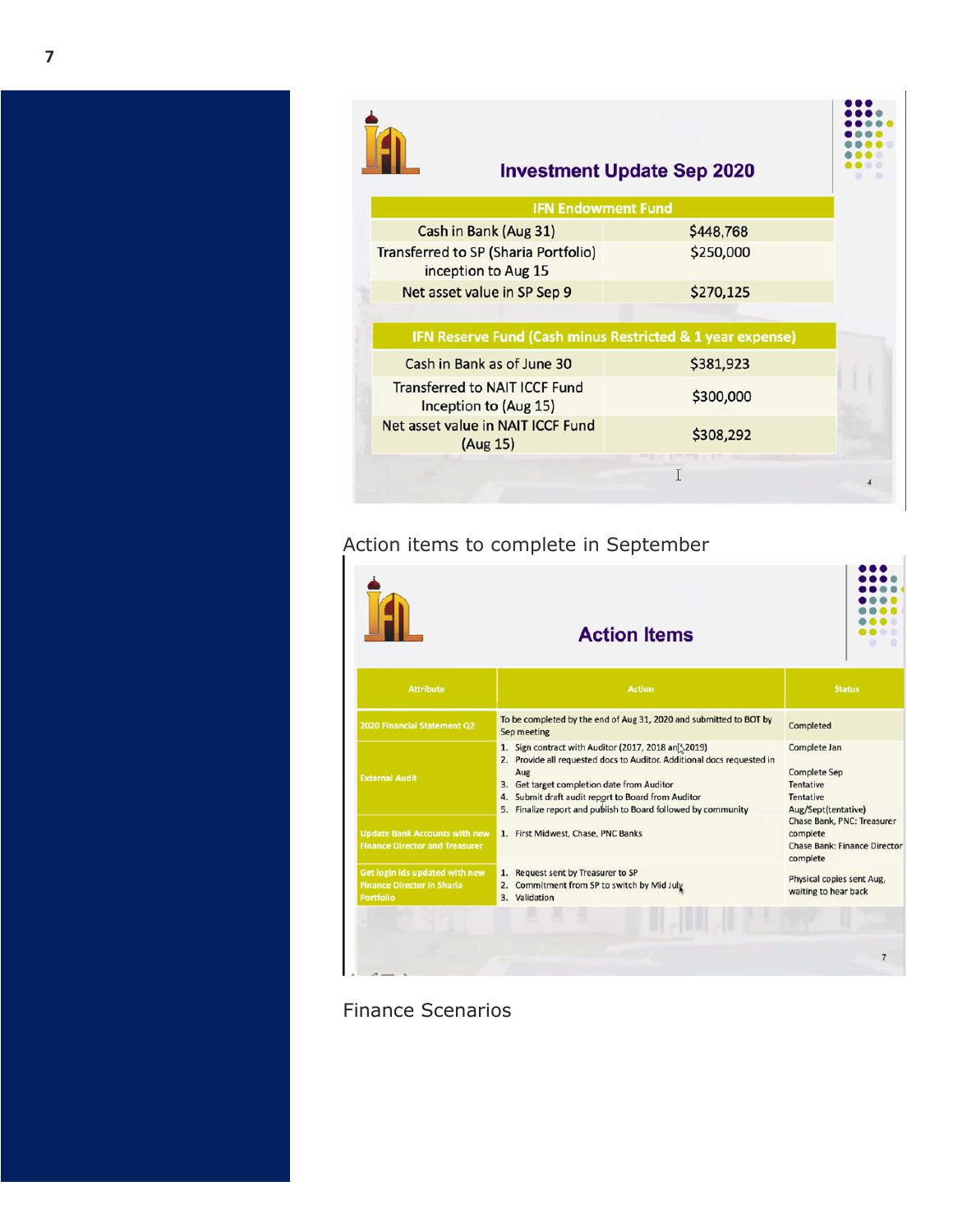

#### *Annual Fundraising*

The IFN Fundraising Committee selected a few dates in October and November to hold our annual fundraising. Here are the highlights:

- 100% virtual fundraiser.
- October 10, 17, November 14 for dates. Reaching at to speakers (Sh Omar Suleiman, and Sh Yasir Qadhi are available in November).
- Engage IFN youth in the process.
- \$150,000 tentative target fund to raise.

#### *Youth Strategy Update*

The Youth Strategy team went through its last set of meetings and idea sharing to improve youth programs at IFN before school reopened. Their final work will be presented at a joint EC/BOT meeting in the next month.

#### *Construction Update*

The Capital Project package was submitted to the City of Waukegan for review and feedback. Any requested changes will be handled right away.

Inshaa' Allah, we will continue to share more details in upcoming quarters, and we seek the active participation of all community members in helping IFN in any way that they can.